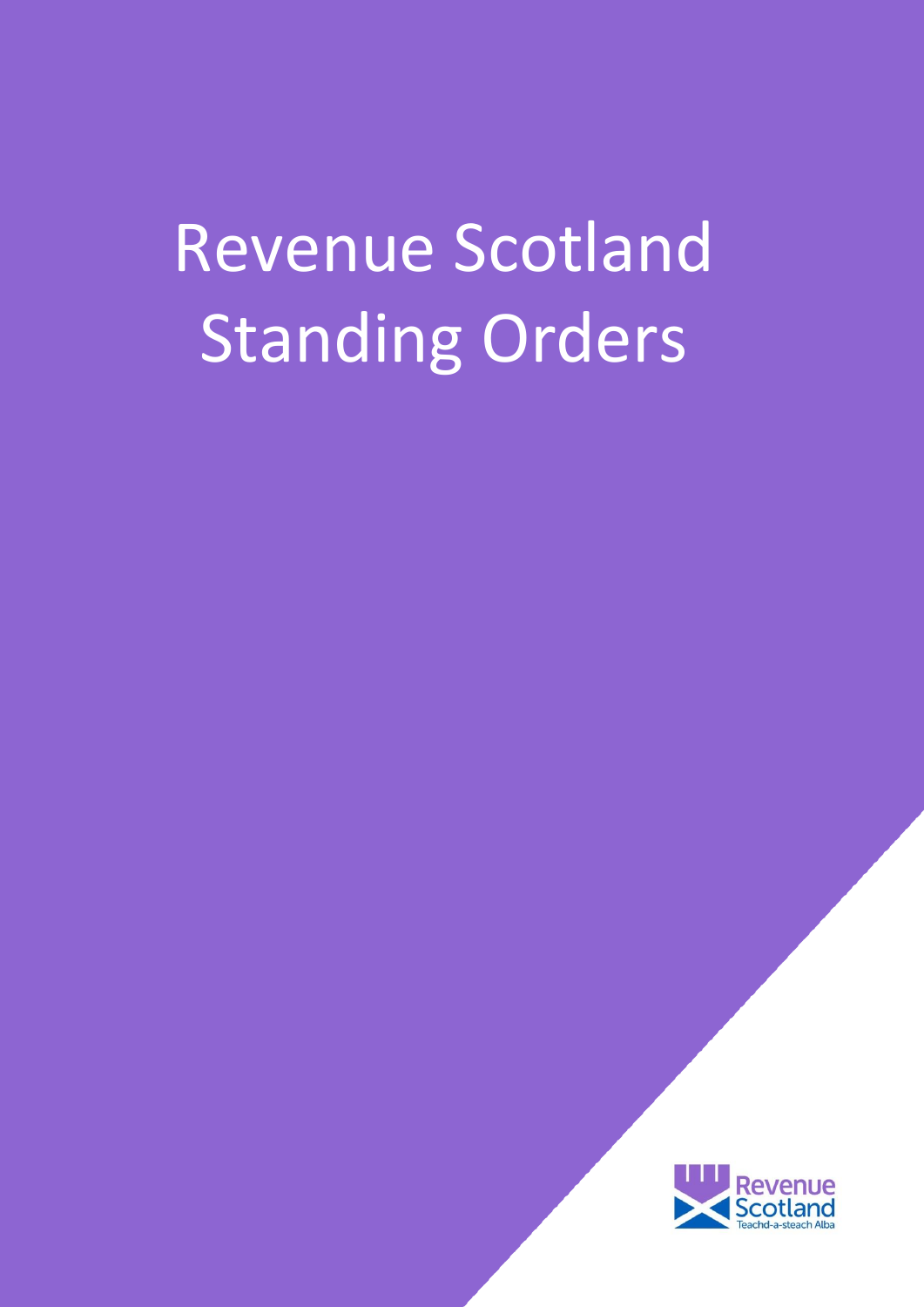Table of Contents

#### **REVENUE SCOTLAND – STANDING ORDERS**



#### **1. General**

1.1 Revenue Scotland (in Gaelic, Teachd-a-steach Alba) is a body corporate established by section 2(1) of the Revenue Scotland and Tax Powers Act 2014 ("RSTPA"). Revenue Scotland is an office-holder in the Scottish Administration; it is part of the Scottish Administration, but not of the Scottish Government, ensuring an appropriate degree of operational autonomy and independence. In terms of its status as a Scottish public body, it may be referred to as a "non-Ministerial Department".

1.2 These standing orders, for regulation of the conduct and proceedings of Revenue Scotland, are made under paragraphs 4 - 7 and 9 of Schedule 1 to the RSTPA which makes provision about the membership, procedures and staffing of Revenue Scotland.

1.3 The members of Revenue Scotland, who are appointed by the Scottish Ministers under paragraph 1(1) of Schedule 1, will be known as "the Board of Revenue Scotland" or simply "the Board". The Chair of Revenue Scotland, appointed by Ministers under paragraph 1(2) of Schedule 1, may be referred to as the "Chair of the Board" or "the Chair".

1.4 These standing orders should be read in conjunction with:-

(a) the Revenue Scotland Board Code of Conduct, including its provisions on the registration and declaration of interests and on maintaining the confidentiality of protected taxpayer information;

(b) the Revenue Scotland Board's Scheme of Internal Delegation, which sets out which of its functions the Board has delegated to individual Board members, Committees or senior members of staff under paragraph 7(1) of Schedule 1 to the RSTPA; and

(c) the Revenue Scotland Framework Document, which sets out an agreement between Revenue Scotland and the Scottish Ministers in relation to the governance, financing and operations of the functions of Revenue Scotland.

1.5 No standing order is to be made, read, applied or suspended in such a manner that contravenes any rule of law, legislative provision, or the terms of the Revenue Scotland Framework Document.

1.6 These standing orders are made by and can be altered, suspended or revoked, in whole or in part, by a majority of the members of the Board. They remain in force unless and until so altered, suspended or revoked. Additional standing orders considered necessary to ensure the effective operation of the Board may be adopted, on the proposal of the Chair, the Chief Executive and/ or any member(s) of the Board, with the agreement of the majority of the members of the Board.

1.7 These standing orders and their Annexes should be reviewed on an annual basis.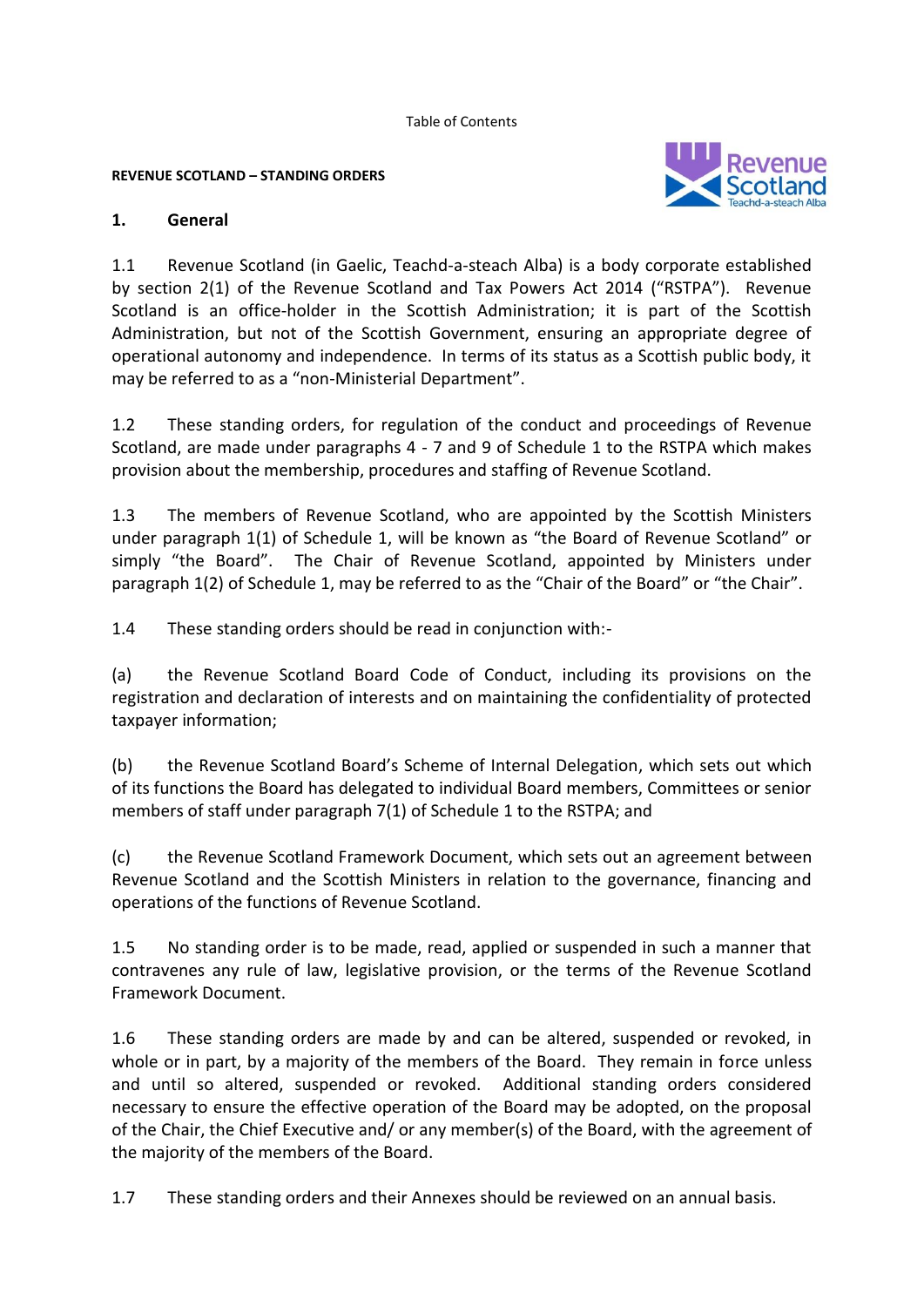1.8 Where these standing orders do not make specific provision, the Chair, in consultation with the Chief Executive, will have discretion to determine all questions of procedure for the conduct and proceedings of the Board.

## **2. Membership of the Board**

2.1 Members are appointed to and hold office in Revenue Scotland in accordance with the provisions of Schedule 1 to the RSTPA and the Revenue Scotland Framework Document. The collective membership of Revenue Scotland will be known as, and may be referred to as, "the Board of Revenue Scotland", as set out in standing order 1.3 above.

2.2 Members are appointed to the Board in their individual capacity and they do not hold office as representatives of any personal or professional group or any professional or corporate body. Members of the Board are expected to subscribe to and comply with the Code of Conduct set out at **Annex A**.

2.3 Members of the Board will require to register their interests as defined at Annex A, within one month of the date of their appointment to the Board, in a register kept by the Revenue Scotland Secretariat ("the Secretariat") for that purpose. This register will be available for public inspection.

2.4 Procedures for making declarations of interest are also set out in full at Annex A. Where a dispute arises as to whether a conflict of interest arises in respect of any Board member (other than the Chair), the following procedure will apply:-

(a) in the event of the potential conflict arising during the course of a meeting, the Chair will determine whether such a conflict exists. If a conflict exists, the Board member concerned will not be permitted to be further involved in that part of the meeting affected by the conflict;

(b) in the event of the potential conflict arising outwith a meeting, the Chair will determine whether such a conflict exists. If a conflict exists, the Board member concerned will not be permitted to be further involved in the business affected by the conflict, whether in discussion, in secure electronic communication or by any other means;

(c) before reaching a conclusion in either of the circumstances set out in (a) or (b) above, the Chair may consult other Board members as he or she considers necessary;

(d) a record of the area of potential conflict and of the action taken under (a) or (b) above will be retained by the Secretariat.

## **3. Chair of Revenue Scotland**

3.1 The Chair of Revenue Scotland, or in his or her absence his or her nominated deputy, will preside at meetings of the Board in accordance with these standing orders. Any power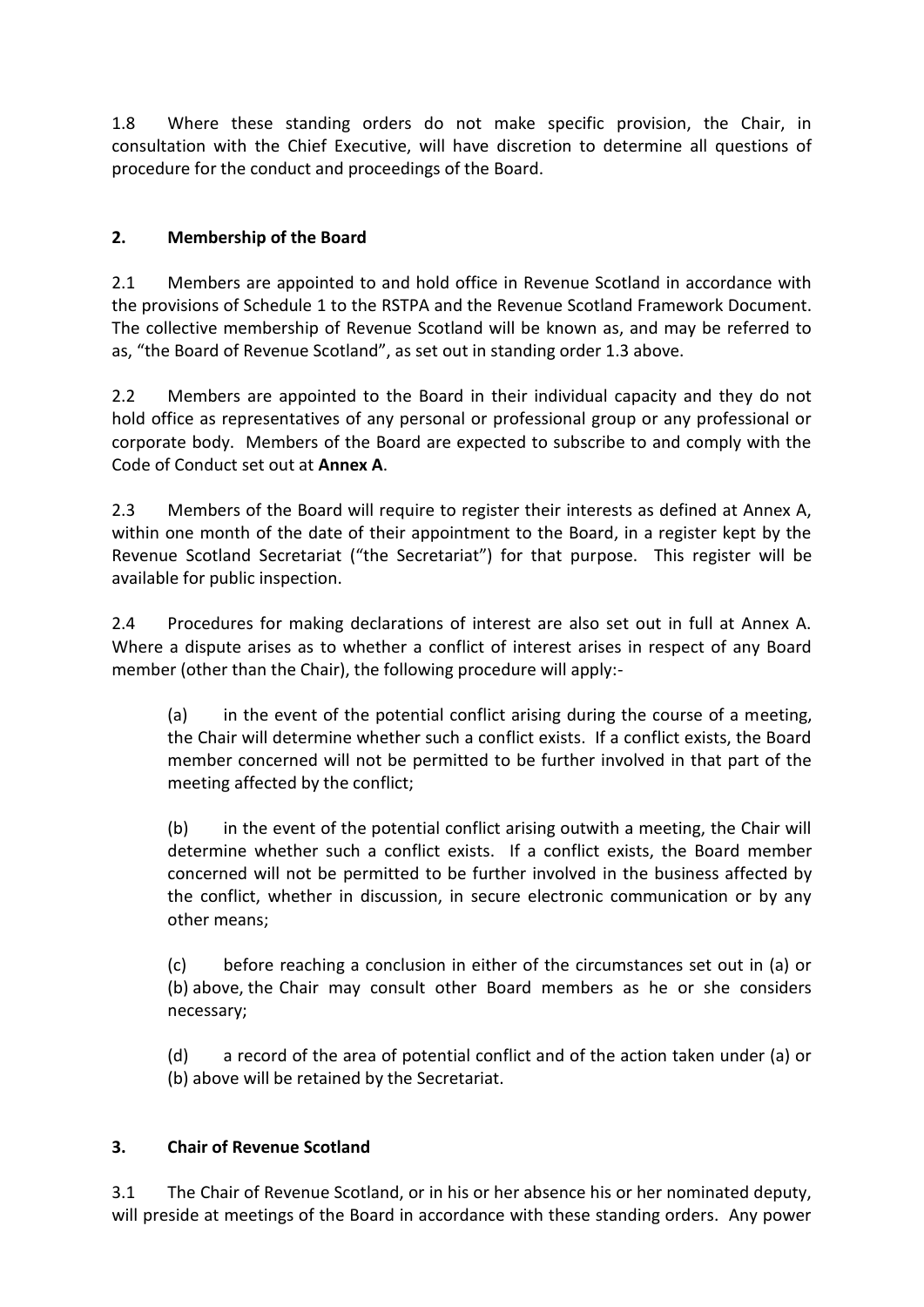or duty assigned to the Chair in relation to the conduct of a Board meeting may be exercised by the nominated deputy presiding at the meeting.

3.2 In the event that the Chair is unable to attend a meeting, and no deputy has been nominated or any nominated deputy is also unable to attend, a temporary deputy will be selected by the Board members present. Any power or duty assigned to the Chair in relation to the conduct of a Board meeting may be exercised by the temporary deputy at the meeting.

3.3 The Chair will regulate discussion and debate at Board meetings and will ensure that all present enjoy equality of opportunity to express their views.

3.4 If in the opinion of the Chair any person present at a meeting is incapacitated, behaving inappropriately or without due consideration for other Board members or persons present, the Chair may require that person to leave the meeting.

3.5 The Chair is bound, in the same way as are all Board members, by the provisions of the Code of Conduct and of standing orders 2.3 and 2.4 in respect of the registration and declaration of interests. Where a conflict of interest arises during the course of a meeting, the Chair will not be further involved in that part of the meeting affected by the conflict, and his or her nominated deputy will preside at that part of the meeting until conclusion of the relevant business. Where a conflict arises outwith a meeting, the Chair will not be involved in the business affected by the conflict, whether in discussion, in secure electronic communication or by any other means. Before reaching a conclusion in either of these circumstances, the Chair may consult other Board members as he or she considers necessary and appropriate. A record of the area of potential conflict and of the action taken will be retained by the Secretariat.

#### **4. Ordinary Meetings of the Board**

4.1 The Board will meet at least six times in each financial year on dates and at times and places determined by the Board and specified in the notice calling the meeting, provided that the Chair, or in his or her absence a nominated deputy, may order the convening of an additional meeting or meetings. No period longer than three months should elapse between ordinary Board meetings.

4.2 Not less than seven calendar days prior to the date of a Board meeting the following documents will be issued electronically by the Secretariat to each Board member:-

(a) a notice convening the meeting (detailing date, time and location);

(b) an agenda detailing the business to be transacted (with each item clearly indicating whether the matter is for decision or for scrutiny); and

(c) reports and other documents referred to in, or to be read with, the agenda (specifying whether documents are for decision, scrutiny or information).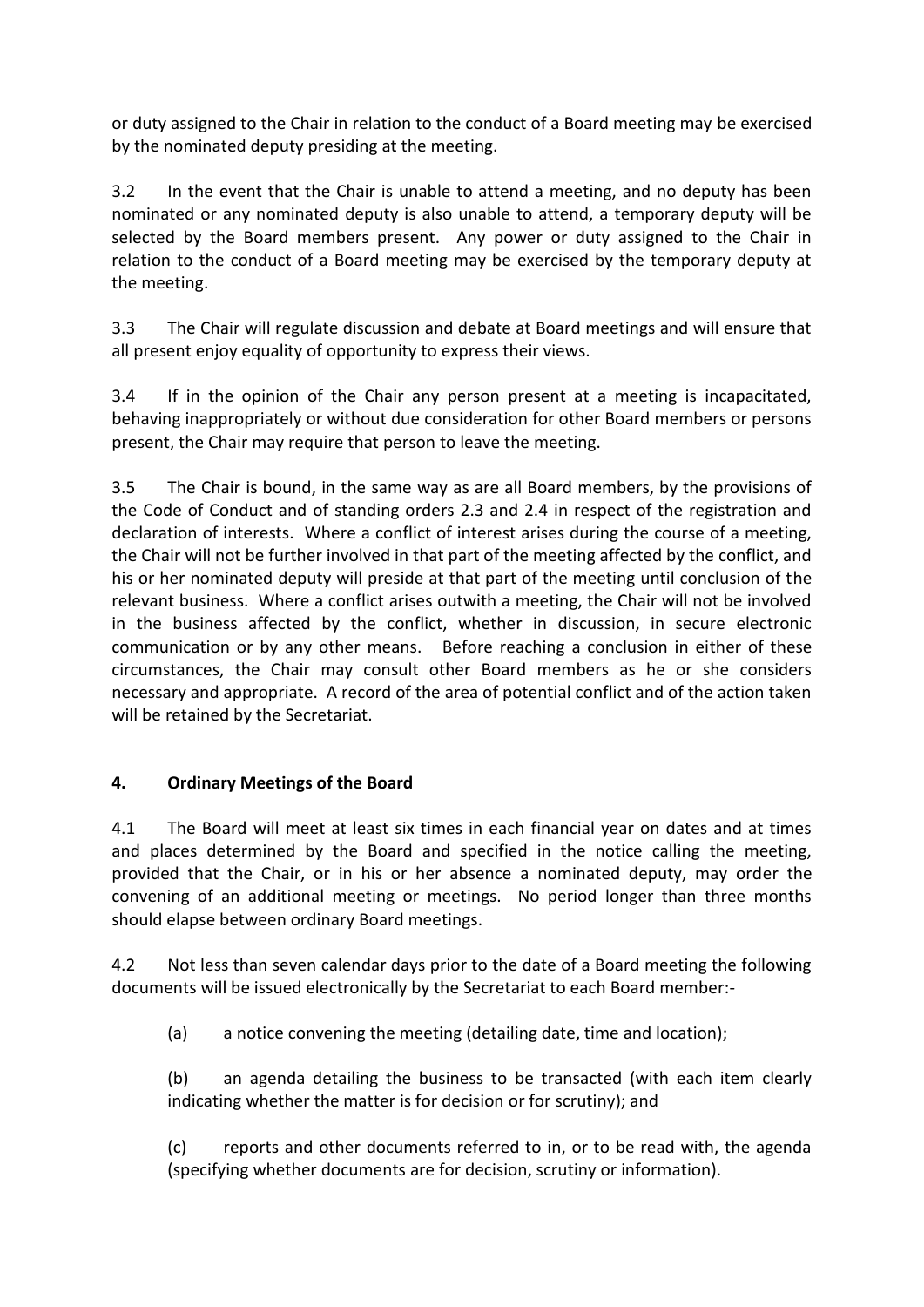Late papers will be issued or tabled only in exceptional circumstances and at the discretion of the Chair or his or her nominated deputy.

4.3 Any Board member who wishes to receive notice of all or any meetings and the agenda and papers for those meetings in paper copy must ensure that the Secretariat receives notice to that effect in time for the Secretariat to meet the requirements of standing order 4.2.

4.4 Subject to the agreement of the Board, failure to comply with standing order 4.2 will not affect the validity of a meeting or decisions reached at it.

4.5 In exceptional circumstances, a Board member may raise at the start of a Board meeting a matter not set out in the agenda. Subject to the Board member providing appropriate reasons for the urgency or delay, the matter may be discussed or decided upon, either as a substantive agenda item or under Other Competent Business, if the majority of Board members present agree to the addition of that matter to the agenda.

4.6 Where business to be transacted has not been completed within the time allotted for a Board meeting:-

- those present may resolve to continue the meeting in order to deal with the business; or
- the Board may adjourn any meeting to another date, time and place by majority agreement of Board members present; or
- any business not completed may become part of the agenda for a subsequent Board meeting.

4.7 All decisions must be made by the Board unless it has, under paragraph 7 of Schedule 1 to the RSTPA, authorised an individual Board member, a Board Committee, the Chief Executive or any other member of staff of Revenue Scotland to exercise a function or deal with a specific issue. In so doing, the Board remains responsible for the exercise of the function.

4.8 Decisions of the Board will normally be by consensus of those present at Board meetings. If consensus cannot be reached on a particular issue by Board members attending, the Chair or another Board member may ask for a vote to be taken. Any matter put to the vote is decided by a simple majority of Board members present. In the event of a tie, the Chair, or in his or her absence a nominated deputy, has a second or casting vote. Voting will be by a show of hands. Only Board members present at a meeting may vote and proxy voting is not allowed. Board members departing early will be treated as nonattending for the purpose of any decision taken after the time of departure.

4.9 Decisions of the Board are binding on all Board members and staff.

4.10 A Board member may have his or her dissent to a decision of the Board recorded, provided that he or she has attended for the whole of the discussion and decision, and asks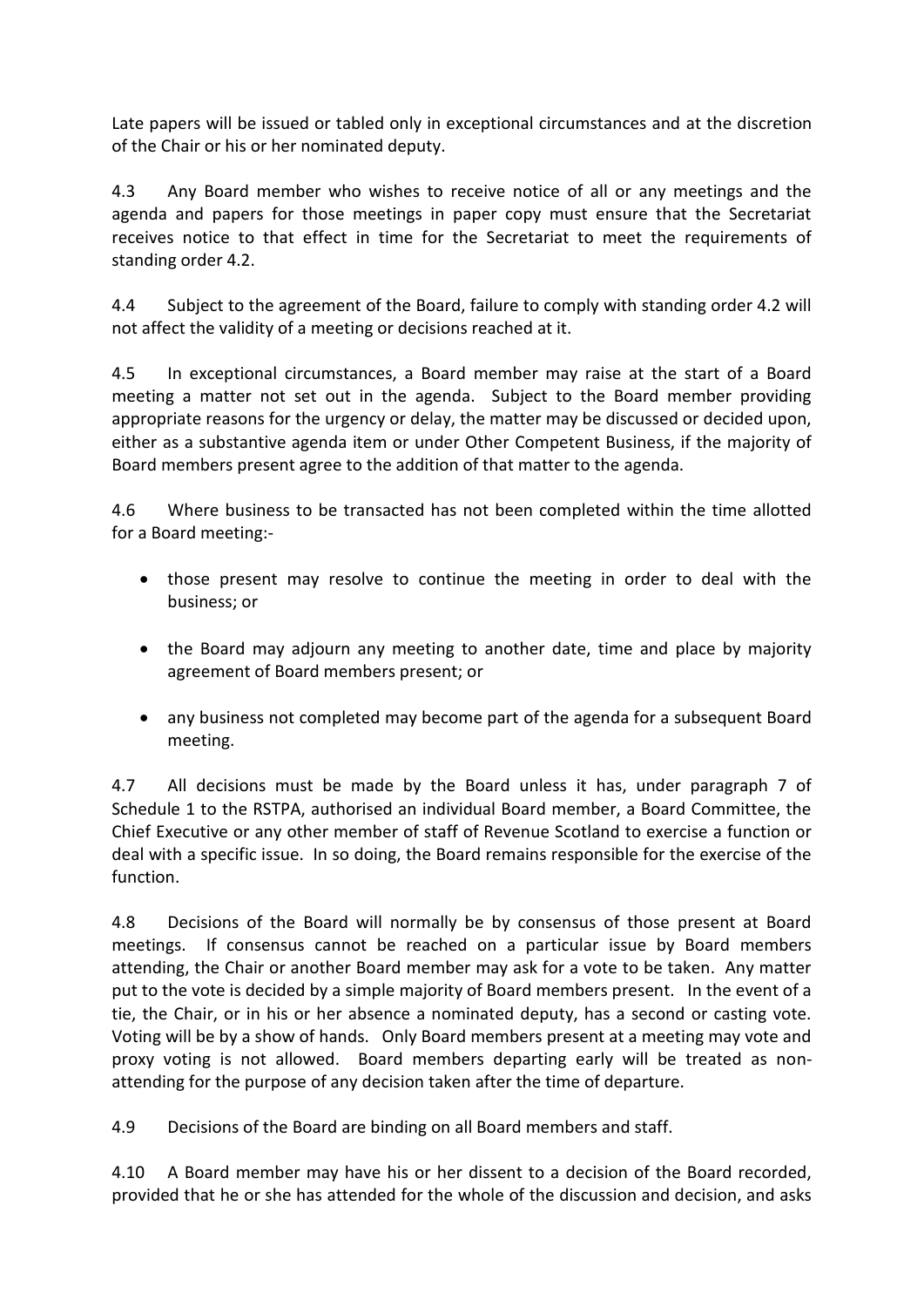to record his or her dissent immediately after the decision is concluded. The recording of any such dissent shall not affect standing order 4.9.

4.11 The quorum for meetings of the Board is three Board members. No business will be transacted at a meeting of the Board unless there are present at least three members.

4.12 Apologies for absence should be tendered to the Secretariat and will be noted.

4.13 Should a Board member fail to attend meetings of the Board for a period of 4 consecutive months without reasonable excuse or miss three consecutive meetings of the Board, the Chair may discuss with the Board member the circumstances surrounding their absence and, if need be, their suitability for remaining a member of the Board. In such circumstances the Chair may raise with the Scottish Ministers the potential removal of that member.

4.14 The Chair, or in his or her absence a nominated deputy, may permit a Board member to attend a Board meeting by way of either audio-or video-conferencing, but bearing in mind that the preference is always for physical presence whenever possible. Where a Board member attends a meeting in this way, he or she will be regarded as being present for the purposes of constituting a quorum and will be entitled to vote.

4.15 The Board (or its Committees) may invite individuals, bodies or organisations to attend its meetings or parts of its meetings, provide information and/ or make representations to it about particular issues. The Board (or its Committees) may also invite individuals, bodies or organisations to provide written submissions for consideration in advance of meetings of the Board (or its Committees).

4.16 The Board may from time to time agree upon and publish a process for seeking input and/ or information (including the format and timescales for provision of this input or information) from interested and/ or affected parties in advance of it considering particular issues at a meeting.

## **5. Agenda**

5.1 The agenda for Ordinary meetings of the Board will be prepared by the Secretariat, agreed with the Chair and CEO and issued to Board members not less than seven calendar days prior to the date of the Board meeting. The final decision on the agenda will rest with the Chair.

5.2 The order of business at Ordinary meetings of the Board will normally be:-

- (a) Declarations of interest
- (b) Apologies for absence
- (c) Agreement of agenda and other competent business
- (d) Minutes of the last meeting and matters arising (if not otherwise on the agenda)
- (e) Business in the order in which it is noted on the agenda
- (f) Other competent business.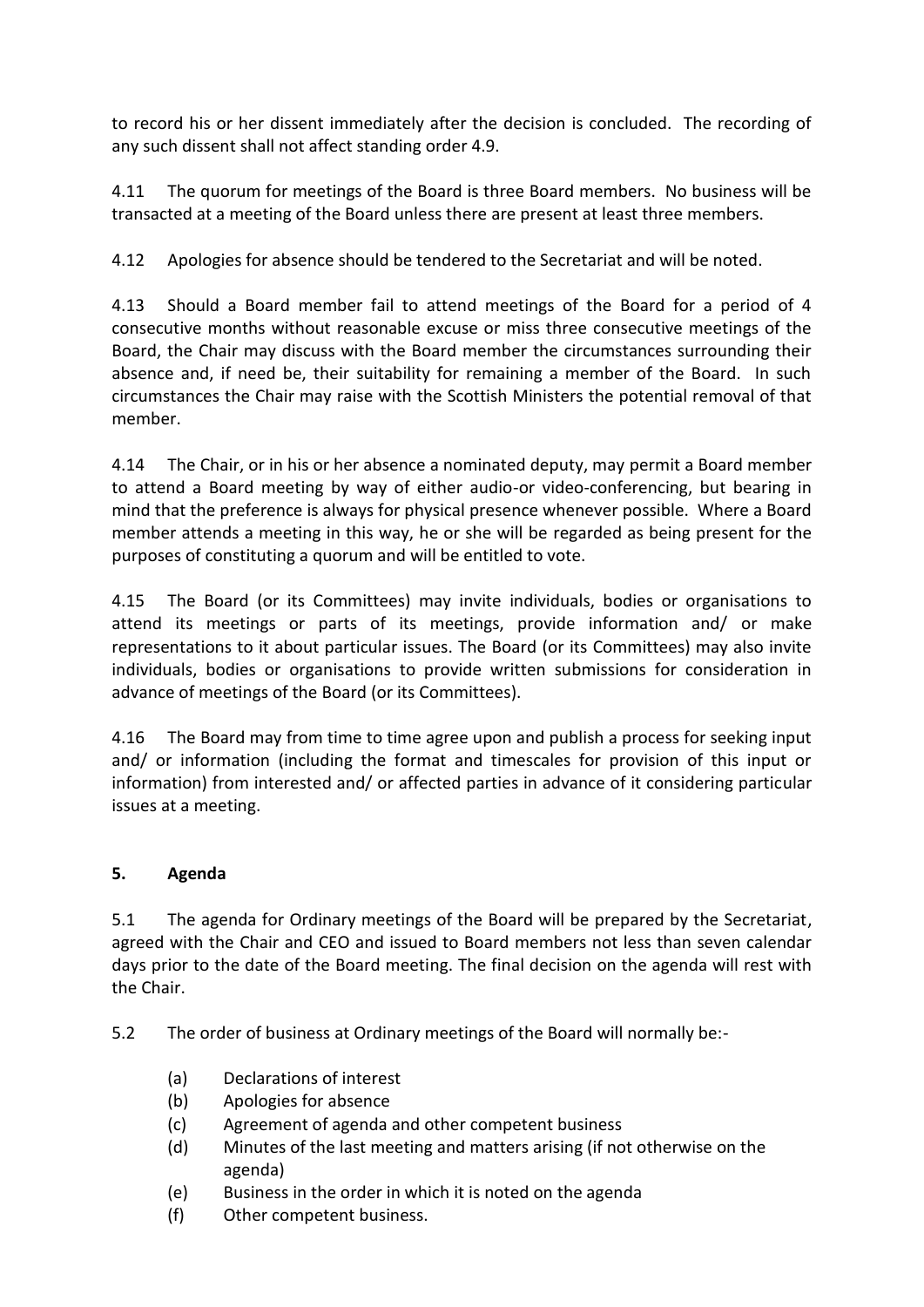The order of business may be varied by the Chair with the agreement of a majority of the Board members present at the meeting.

5.3 The following will be standing items on the Agenda for Ordinary meetings:-

- Minutes of the last meeting and matters arising
- Report by the Chair
- Report by the Chief Executive
- Tax Update and Operational Performance
- Finance Reports (Quarterly)
- Business Plan and KPI Reports (Quarterly)
- Corporate Risk Register (Bi-annually)
- Revenue Scotland Board Action Log
- Corporate Communications.

5.4 Following meetings of the Audit and Risk Committee and Staffing and Equalities Committee, the Board will receive and consider oral and/ or written updates from the Committee on the progress being made in the Committees' areas of delegated responsibility. The Board will receive an annual written report from the Committees. Agendas and minutes of all Audit and Risk and Staffing and Equalities Committee meetings will also be circulated to the Board.

5.5 Items will be added to the Agenda of Ordinary meetings as the need arises, for example:-

- Planning and horizon scanning
- Corporate projects and associated risks
- HR, including Health and Safety
- Shared services agreements
- Board Training

5.6 Any Board member may propose an item for the Agenda of an ordinary Board meeting by contacting the Secretariat, copying the proposal to the Chair, not less than 14 calendar days before the date of the meeting.

5.7 Any Board member wishing to raise an urgent item at a Board meeting must give notice at the start of the meeting. The Board members present will decide whether any such item will be discussed at the meeting (see section 4.5 above) or held over to a subsequent meeting.

## **6. Special Meetings of the Board and Board decisions taken outwith meetings**

6.1 The Chair, a Board member or Board members, or the Chief Executive may at any time propose a special meeting of the Board to deal with urgent business. The Chair or Chief Executive will call a special meeting of the Board on receipt of a formal request which specifies the business to be transacted at the meeting and which has the support of no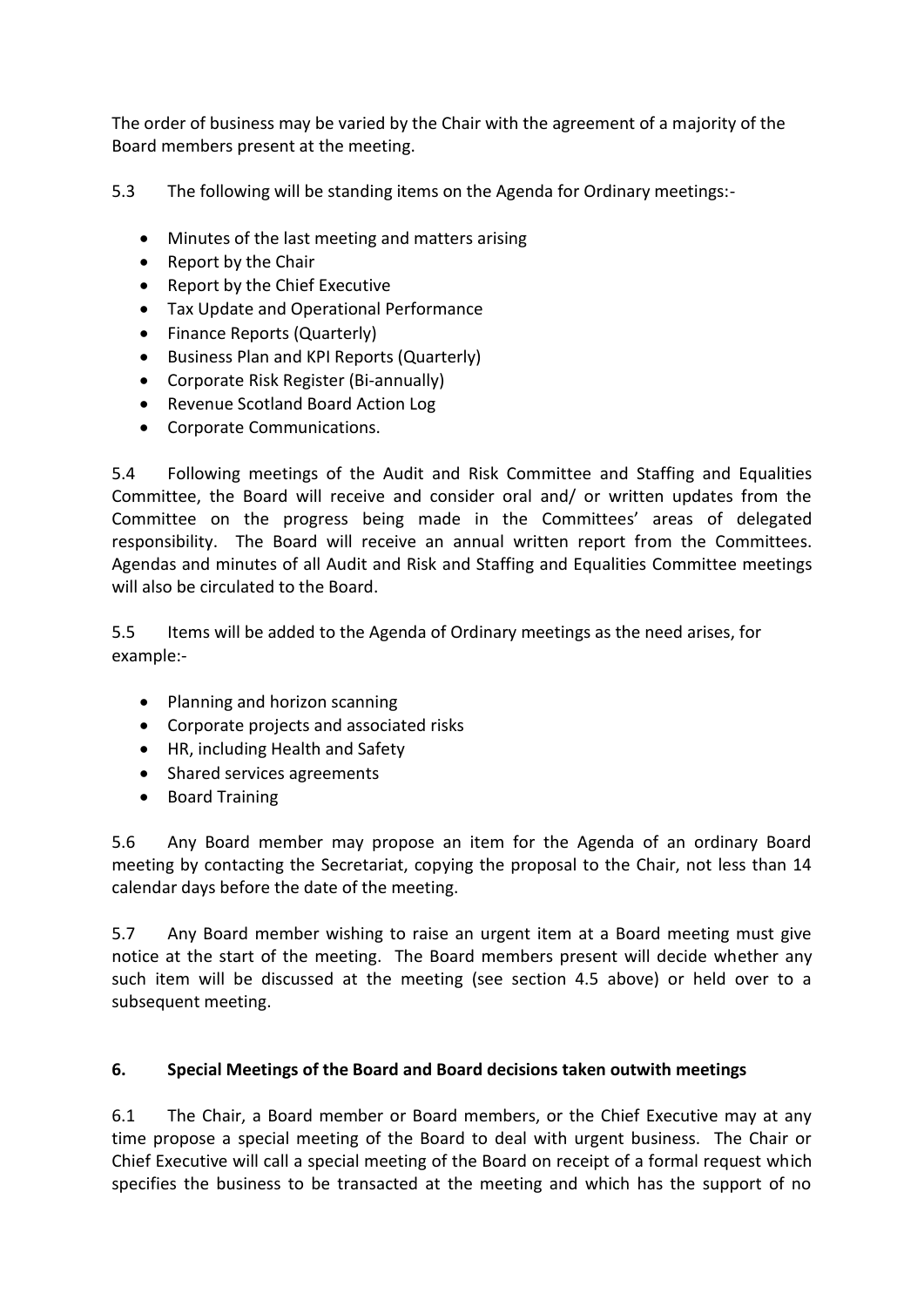fewer than 3 members of the Board. Formal requests under this standing order will be sent to the Secretariat.

6.2 Where a formal request is received in accordance with standing order 6.1, the special meeting will usually be held within 14 calendar days of receipt of the request. No business will be transacted at that meeting other than that specified in the request.

6.3 Decisions of the Board and transaction of business at special meetings will be subject to the requirements of standing order 4.11 (quorum) in the same way as at ordinary Board meetings.

6.4 In addition to such action at special meetings of the Board, urgent Board business may be transacted, and/ or Board decisions made, via video- or audio- conference or via secure electronic communication, always subject to the requirements of standing order 4.11.

6.5 On every occasion on which any of standing orders 6.1 to 6.4 is invoked, the circumstances will be reported to all members of the Board and to the Secretariat at the earliest opportunity. All such actions will be reported to the next meeting of the Board.

## **7. Minutes**

7.1 Minutes will be kept of each Board meeting of Revenue Scotland recording the Board members present, staff in attendance, apologies tendered and accepted for nonattendance, issues considered, decisions reached, resolutions passed and actions agreed.

7.2 The Secretariat will following each Board meeting agree with the CEO and Head of Change and Strategy and circulate usually within two working days to all Board members a short summary of actions agreed and key issues discussed and/ or decided. Usually within seven calendar days of a Board meeting, draft minutes will be sent by the Secretariat to the Chair for approval. The Chair will return the draft minutes, with such revisions as he or she wishes to be made to the draft, to the Secretariat usually within a further seven calendar days. The revised draft minutes will be circulated to all Board members following approval by the Chair. Where it is not possible for any reason to obtain a revised draft from the Chair, an unrevised draft will be sent to Board members usually within three weeks of the date of the meeting. The draft minutes will be tabled at the next Board meeting for approval.

7.3 Where those present at a meeting of the Board or any of its committees determine that any part of the business conducted is confidential, that part of the proceedings will be minuted separately and will not be published under standing order 7.4 below.

7.4 Once approved, minutes will be published on the Revenue Scotland website in final form. Minutes will be made available on the Revenue Scotland website for two years following the date of the meeting, after which time they will be removed and placed in an electronic archive by the Secretariat. Where appropriate, published minutes will indicate where conduct of confidential business has been recorded in separate unpublished minutes.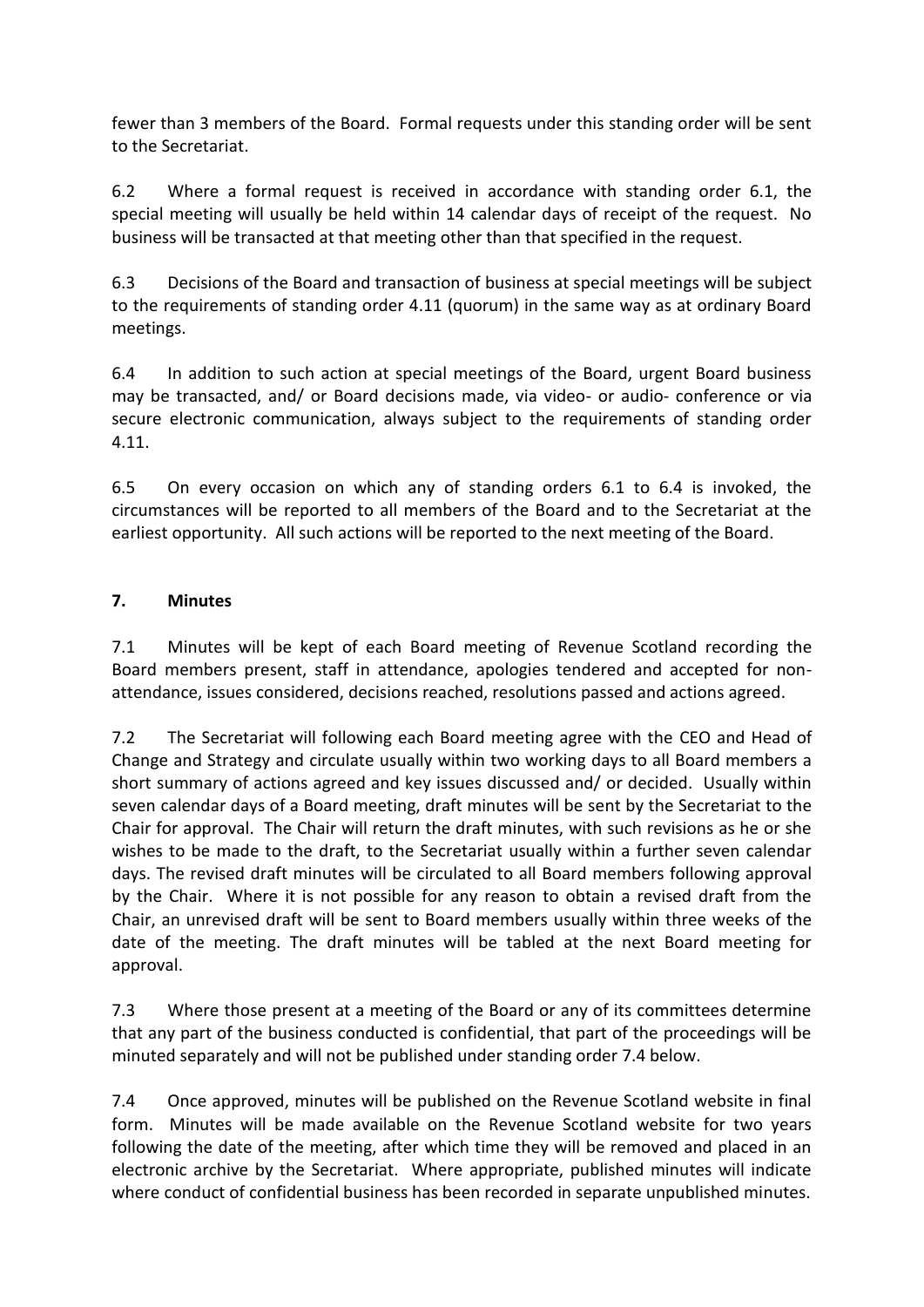7.5 Decisions on issues of immediate importance to operational staff may be disseminated to them, notwithstanding the minutes of the meeting recording the decision having not been approved or published, but only with the approval of the Chair or, where this applies, the nominated or temporary deputy chairing the meeting.

### **8. Committees**

8.1 Committees established by the Board under paragraph 5 of Schedule 1 to the RSTPA will operate strictly in accordance with their terms of reference.

8.2 When establishing Committees, the Board will:-

(a) establish the terms of reference, including (in consultation with the Committee) the frequency of meetings and arrangements for reporting to the Board on progress being made in the Committee's areas of delegated responsibility;

(b) determine the chair, membership and period(s) of appointment;

(c) select or confirm the arrangements for chairing meetings of the Committee;

(d) determine procedures, including the Committee's quorum and which of the standing orders set out in this document will apply to the conduct of the Committee.

8.3 Committees may comprise members of the Board and individuals who are not members of the Board. They must not consist solely of non-Board members and they must contain at least two Board members. No business will be transacted at a meeting of any Committee unless at least one Board member is present.

8.4 Members of a Board Committee who are not Board members are nevertheless bound by the provisions set out in the Revenue Scotland Board Code of Conduct.

8.5 Members of a Board Committee who are not Board members are not entitled to vote at meetings of the Committee.

8.6 The Board may delegate to its Committees such of its functions as it considers appropriate. The Board however remains responsible for the exercise of its functions.

8.7 Committees will, subject to any directions by the Board, meet on such dates and at such times and places as they may determine. The Committee Chair may decide, in discussion with Committee members, that urgent business may be tabled at a given meeting.

8.8 The Board or its Committees may organise, as appropriate, business planning meetings and working groups to consider specific tasks or to respond to emerging issues. Such meetings will be discursive and will not be decision-making fora; they may be minuted if appropriate and a decision would be taken on a case by case basis on whether to publish the minutes or, as the case may be, the outcome of the discussion. Recommendations and/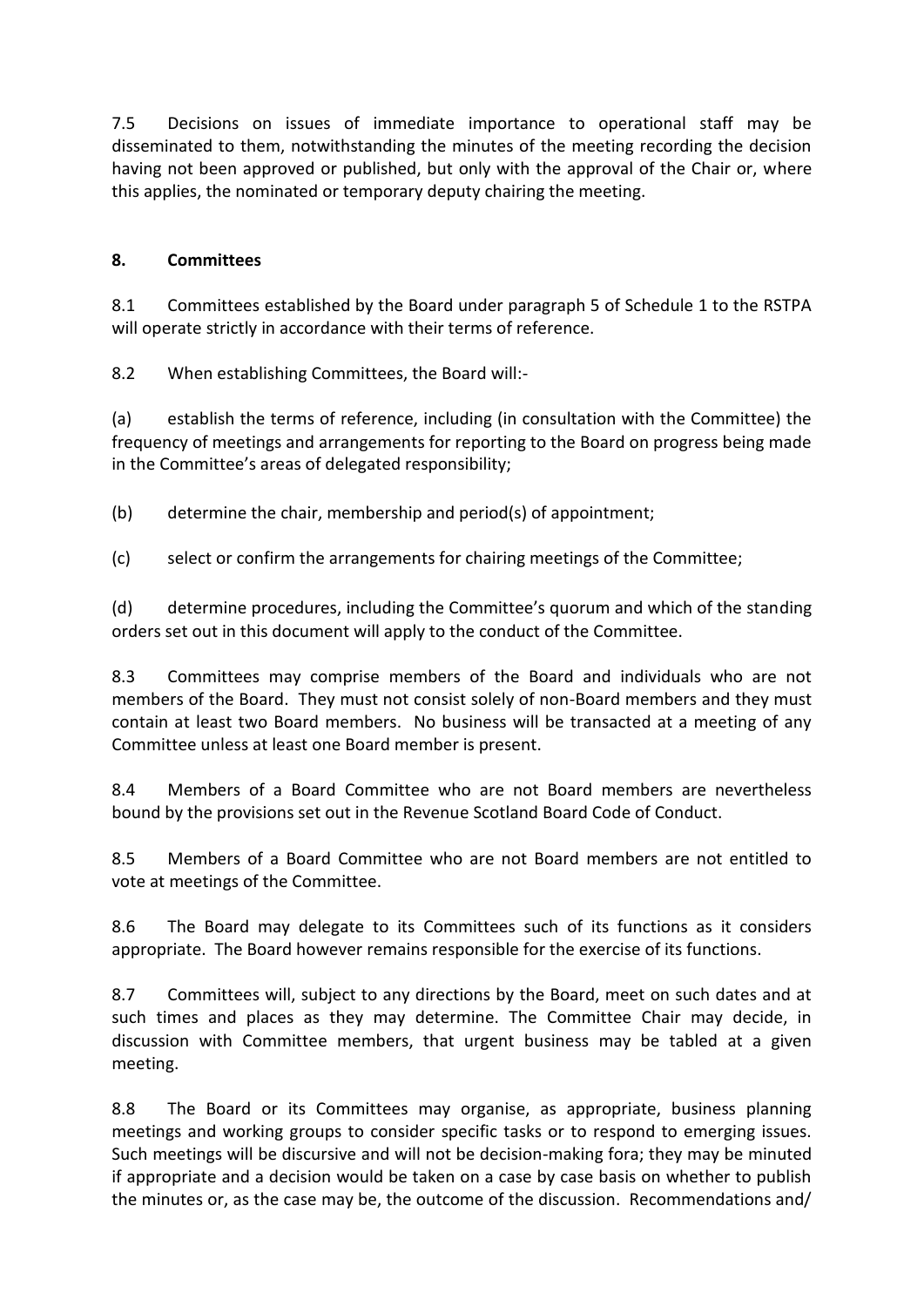or reports from business planning meetings and working groups will be referred to the Board or to the appropriate Committee for consideration or decision.

- 8.9 The following will be standing committees of the Board:-
- (a) Audit and Risk Committee
- (b) Staffing and Equalities Committee
- (c) any other Committees to whom the Board decides to delegate any of its functions.
- 8.10 The Board will review its Committee structure at least annually.

#### **9. Decisions Reserved for the Revenue Scotland Board and Scheme of Internal Delegation**

- 9.1 The following decisions are reserved for the Board:-
- (a) Revenue Scotland Charter of standards and values
- (b) strategic direction, corporate and business plans and budgets;
- (c) standing orders, including a Scheme of Internal Delegation;
- (d) the establishment of terms of reference and reporting arrangements for all Committees acting on behalf of the Board;
- (e) corporate financial, audit and risk reporting arrangements;
- (f) approval of annual accounts;
- (g) corporate performance management reporting arrangements;

(h) other decisions reserved to the Board under the Scheme of Internal Delegation: e.g. approval of operational policy decisions not covered by delegations to the Chief Executive; tax settlements and write-offs above delegated limits; approval of high and medium risk projects.

9.2 A Scheme of Internal Delegation made under paragraph 7 of Schedule 1 to the RSTPA is set out at **Annex B**.

#### **10. Correspondence**

10.1 All incoming correspondence to the Revenue Scotland body corporate is for the attention of the whole Board, whether addressed to any Board member or to the Revenue Scotland Secretariat.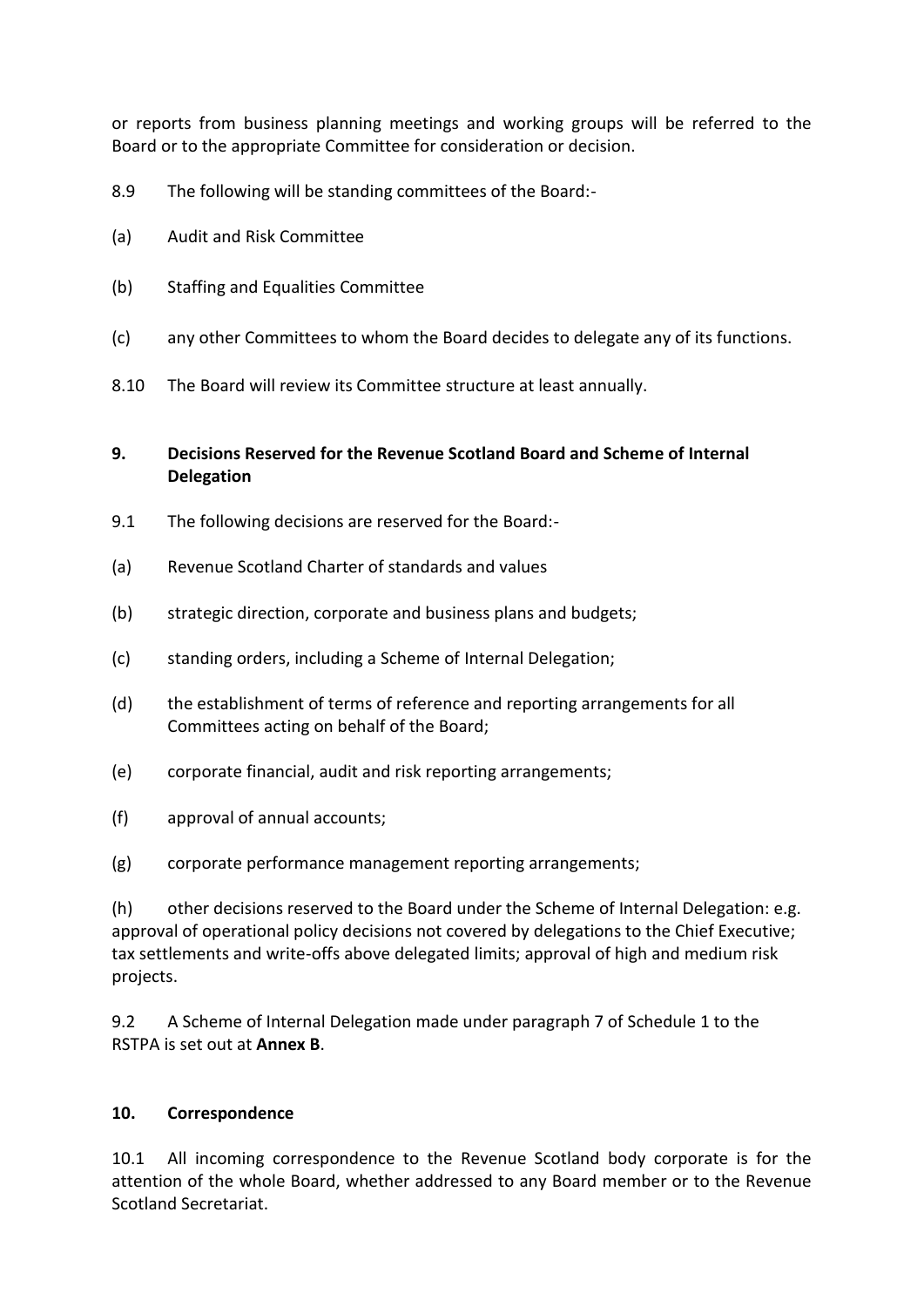10.2 The Secretariat will receive and log all correspondence to and from the Revenue Scotland body corporate. Any such correspondence received or sent by an individual Board member in relation to Revenue Scotland will be copied, normally electronically, to the Secretariat for this purpose.

10.3 Unless undue delay would occur or legal requirements would not be met in relation to the giving of due attention to any item of correspondence, the Secretariat will present all significant items of correspondence to the next meeting of the Board.

10.4 Where proceeding as under standing order 10.3 would result in undue delay or fail to meet legal requirements, the Secretariat will arrange for the Board to be consulted electronically on the terms of an appropriate response. (See also standing orders 6.4. and 11.)

## **11. Urgent actions**

11.1 The Chair, or in his or her absence a nominated deputy, has the authority to require or permit the Chief Executive or other senior member of staff to take urgent action (on matters that are permitted to be delegated to an individual) or to reply to correspondence between meetings of the Board where the delay in exercising a function or in responding to correspondence is likely to be seriously detrimental to the interests of Revenue Scotland or to be contrary to legislation.

11.2 If the issue in relation to which the urgent action relates is not one permitted to be delegated to an individual, agreement to take such action should be sought and obtained through secure electronic means of communication from a majority of the members of the Board.

11.3 On every occasion on which standing order 11.1 or 11.2 is invoked, the circumstances will be reported to all members of the Board and to the Board Secretariat at the earliest opportunity. All such actions will be reported to the next meeting of the Board.

## **12. Public statements**

12.1 Public statements concerning Revenue Scotland will normally be made by the Chief Executive or by a member of staff authorised by the Chief Executive or by the Board. Roles and responsibilities in connection with statements relating to novel or contentious matters and matters having potential reputational or legal impact on Revenue Scotland, and other communications functions, are set out in the Scheme of Internal Delegation at **Annex B**.

## **13. Signing of Documents**

13.1 Where any documents are required to be executed on behalf of Revenue Scotland, they shall be signed:-

(a) by the Chair and one other member of the Board; or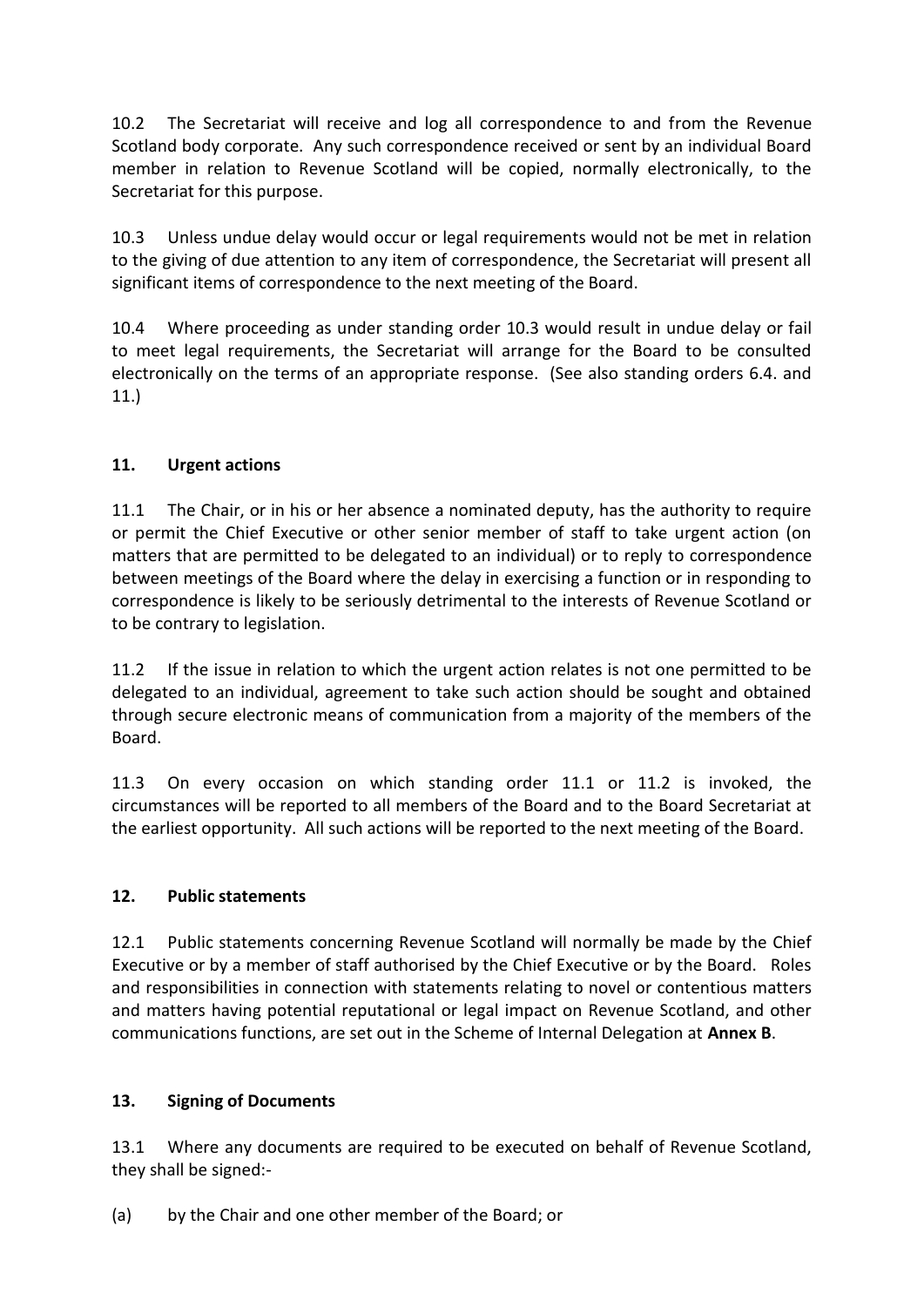(b) by any person operating within their remit under the Scheme of Internal Delegation set out at **Annex B**.

### **14. Confidentiality**

14.1 All Board members, the Secretariat and any other person present at a meeting of the Board, have a duty not to:-

(a) discuss items of business agreed under standing order 7.3 to be confidential with any person who was not present at that meeting, unless authorised to do so by the Chair or the Chief Executive; or

(b) comment on any matter in any way that undermines the principle of collective responsibility for decisions reached at such meetings.

14.2 The duty set out in standing order 14.1 is in addition to the statutory obligation laid under Part 3 of the RSTPA upon all current or former Board members and Board Committee members, current and former staff of Revenue Scotland and individuals who have exercised or are exercising functions on behalf of Revenue Scotland to ensure the confidentiality of protected taxpayer information.

14.3 This standing order is without prejudice to the terms of the Public Interest Disclosure Act 1998.

#### **15. Papers and Documents**

15.1 Board members will be held personally responsible for the safe custody of any papers or documents which may be issued or entrusted to them in the course of their duties. The loss of any such documents must be reported immediately to the Chief Executive, the Senior Information Risk Owner (SIRO) and, in the absence of either the Chief Executive or the SIRO, the Secretariat.

#### **16. Duty of the Board in relation to the Accountable Officer**

16.1 The Chair and Board members of Revenue Scotland must ensure that they are fully aware of, and have due regard to, the responsibilities and statutory duties placed upon the Chief Executive as the Accountable Officer; these are summarised in Section 4 of the Revenue Scotland Framework Document and set out in full in the *Memorandum to Accountable Officers for Parts of the Scottish Administration*, published in the Scottish Public Finance Manual (SPFM).

16.2 In particular, the Board must at all times bear in mind that it is incumbent on the Chief Executive to combine his or her Accountable Officer responsibilities to the Scottish Parliament with responsibilities to the Board. The Chief Executive may consult the Director General Finance, Scottish Government on any aspects of his or her duties as Accountable